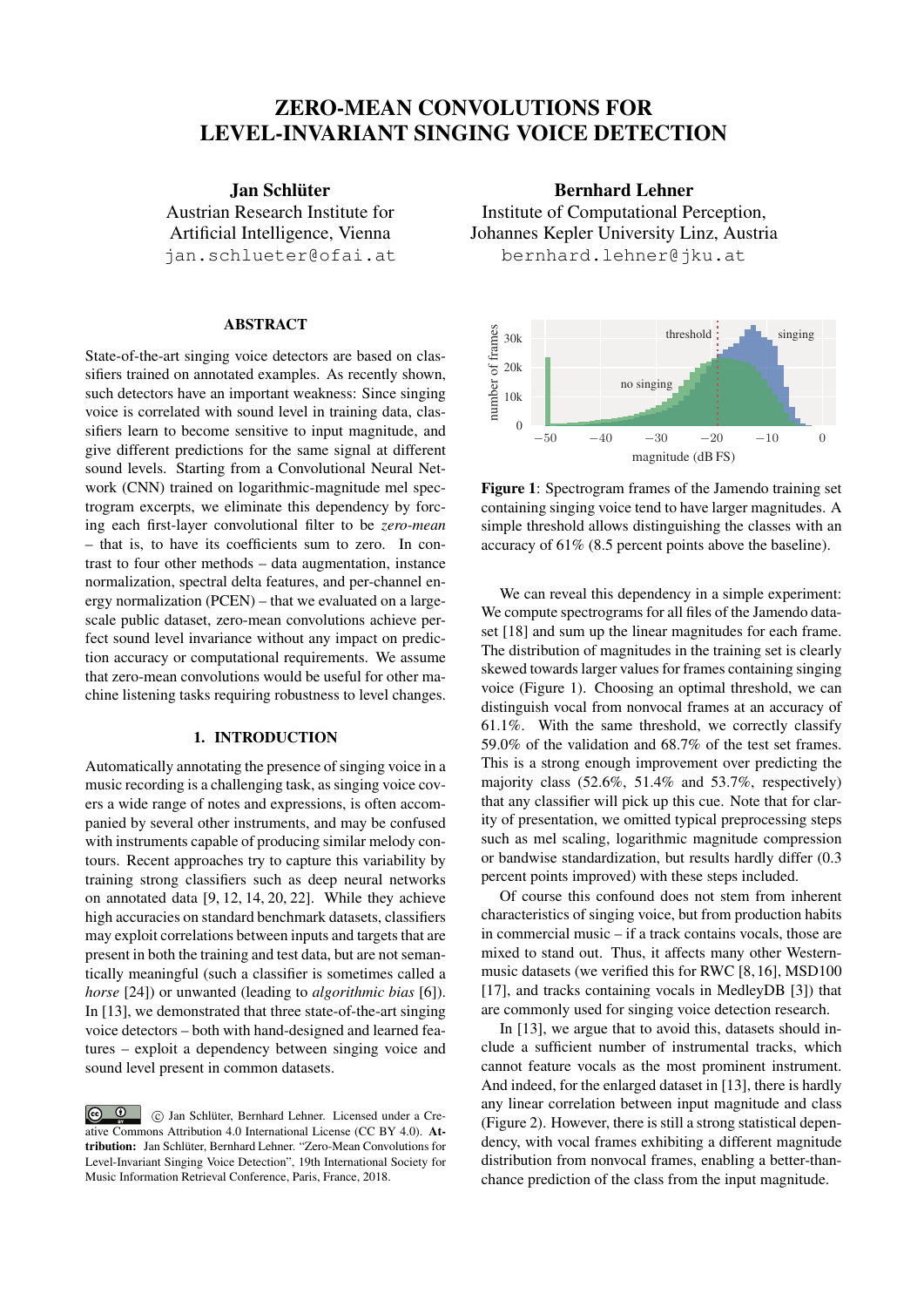<span id="page-1-0"></span>

Figure 2: For a dataset including many purelyinstrumental tracks, input magnitude and class are not linearly correlated, but still show a clear statistical dependency exploitable by a classifier.

<span id="page-1-5"></span><span id="page-1-1"></span>

<span id="page-1-2"></span>Figure 3: Presenting a state-of-the-art classifier with the same music excerpt at altered sound levels reveals a strong sound level dependency. [\(a\)](#page-1-1) For some songs, increasing the level by 6 dB increases the classifier's output. [\(b\)](#page-1-2) For some, this dependency is inverted. [\(c\)](#page-1-3) For some, vocals are only detected at the original sound level (second row).

When training a state-of-the-art network on this dataset, it develops a complex sound level dependency: for some test files, predictions are correlated with input magnitude (Fig. [3a\)](#page-1-1), for others, they behave conversely (Fig. [3b\)](#page-1-2) or decrease for any deviation from the original level (Fig. [3c\)](#page-1-3). If and which of these cases applies to a given input seems to depend on the content, not only the original sound level, and sometimes varies from model to model, but the effect appears reliably.

While a closer investigation of the underlying reasons would be highly interesting, for now we content ourselves with stating that this effect is unwanted. As changing the sound level of a music recording does not change the presence of singing voice, we would like a singing voice detector to be invariant to the scale of the input signal. In [\[13\]](#page-5-7), we show how to achieve this for a system based on handdesigned features. In this work, we propose and evaluate different ways to achieve the same for a Convolutional Neural Network (CNN) trained on mel spectrograms, outperforming the hand-designed system.

The remaining paper is structured as follows: In the next section, we review related work on singing voice detection and level invariance. Section [3](#page-1-4) explains the CNNbased baseline system as well as five methods to improve its robustness to level changes, and Section [4](#page-3-0) evaluates these methods experimentally. Finally, Section [5](#page-4-1) summarizes our findings and their implications.

#### 2. RELATED WORK

From early approaches [\[2\]](#page-4-2) to recent ones [\[9,](#page-5-0)[12,](#page-5-1)[14,](#page-5-2)[20,](#page-5-3)[22\]](#page-5-4), singing voice detection has mostly been addressed with classifiers trained on audio features. Berenzweig et al. [\[2\]](#page-4-2) based their system on an existing speech recognizer, combined with cepstral coefficients and classified with a simple Gaussian model. Leglaive et al. [\[12\]](#page-5-1) trained a bidirectional Recurrent Neural Network (RNN) on preprocessed mel spectra, Lehner et al. [\[14\]](#page-5-2) trained a unidirectional RNN on a set of hand-designed features. Schlüter et al. [\[22\]](#page-5-4) define the current state of the art using a CNN on logarithmicmagnitude mel spectrograms trained with data augmentation; we will use their public implementation as a starting point. More recent work uses CNNs in attempts to lower annotation effort by learning from song-wise labels [\[20\]](#page-5-3), or by deriving labels from pairing songs with instrumental versions [\[9\]](#page-5-0). The related tasks of auto-tagging (i.e., determining song-wise labels) and singing voice separation are also tackled with CNNs, but will not be considered here.

<span id="page-1-3"></span>Apart from our work [\[13\]](#page-5-7), to the best of our knowledge, invariance to the sound level has not been addressed in the context of singing voice detection, but at least Mauch et al. [\[15\]](#page-5-12) and Sturm [\[24,](#page-5-5) Sec. III.B] recognized it as a possible confounding factor for music information retrieval systems. In speech recognition, early approaches based on Mel-Frequency Cepstral Coefficients (MFCCs) discard the  $0<sup>th</sup>$  coefficient [\[4,](#page-4-3) Eq. 1], effectively becoming invariant to the scale of the input signal. Modern CNN-based systems processing spectrograms or raw signals achieve robustness by using large networks and datasets (e.g., 38 million parameters and 7000 hours in [\[1\]](#page-4-4)). For smaller CNNs, Wang et al. [\[26\]](#page-5-13) recently proposed to process spectrograms with an automatic gain control of learnable parameters, termed per-channel energy normalization (PCEN). We will include this method in our experiments.

## 3. METHOD

<span id="page-1-4"></span>In the following, we will describe the state-of-the-art method we used as a starting point, and five modifications aiming to reduce its sound level dependency (which was demonstrated in Figure [3\)](#page-1-5).

#### 3.1 Baseline

We base our work on the system of Schlüter et al. [\[22\]](#page-5-4), in the variant they made available online<sup>[1](#page-1-6)</sup> and described in [\[21,](#page-5-14) Sec. 9.8]. From monophonic input signals sampled at 22 kHz, it computes magnitude spectrograms (frame length 1024, hop size 315 samples), applies a mel filterbank (80 bands from 27.5 Hz to 8 kHz) and scales magnitudes as  $\log(\max(10^{-7}, x))$ . A CNN classifies 115frame excerpts of these spectrograms into vocal/nonvocal. It starts with batch normalization [\[10\]](#page-5-15) across the batch and time axis without learned scale and bias – this effectively standardizes each mel band over the training set as in [\[22\]](#page-5-4), but can adapt to changes to the frontend during training,

<span id="page-1-6"></span><sup>1</sup> [https://github.com/f0k/ismir2015/tree/phd\\_](https://github.com/f0k/ismir2015/tree/phd_extra) [extra](https://github.com/f0k/ismir2015/tree/phd_extra), accessed 2018-03-30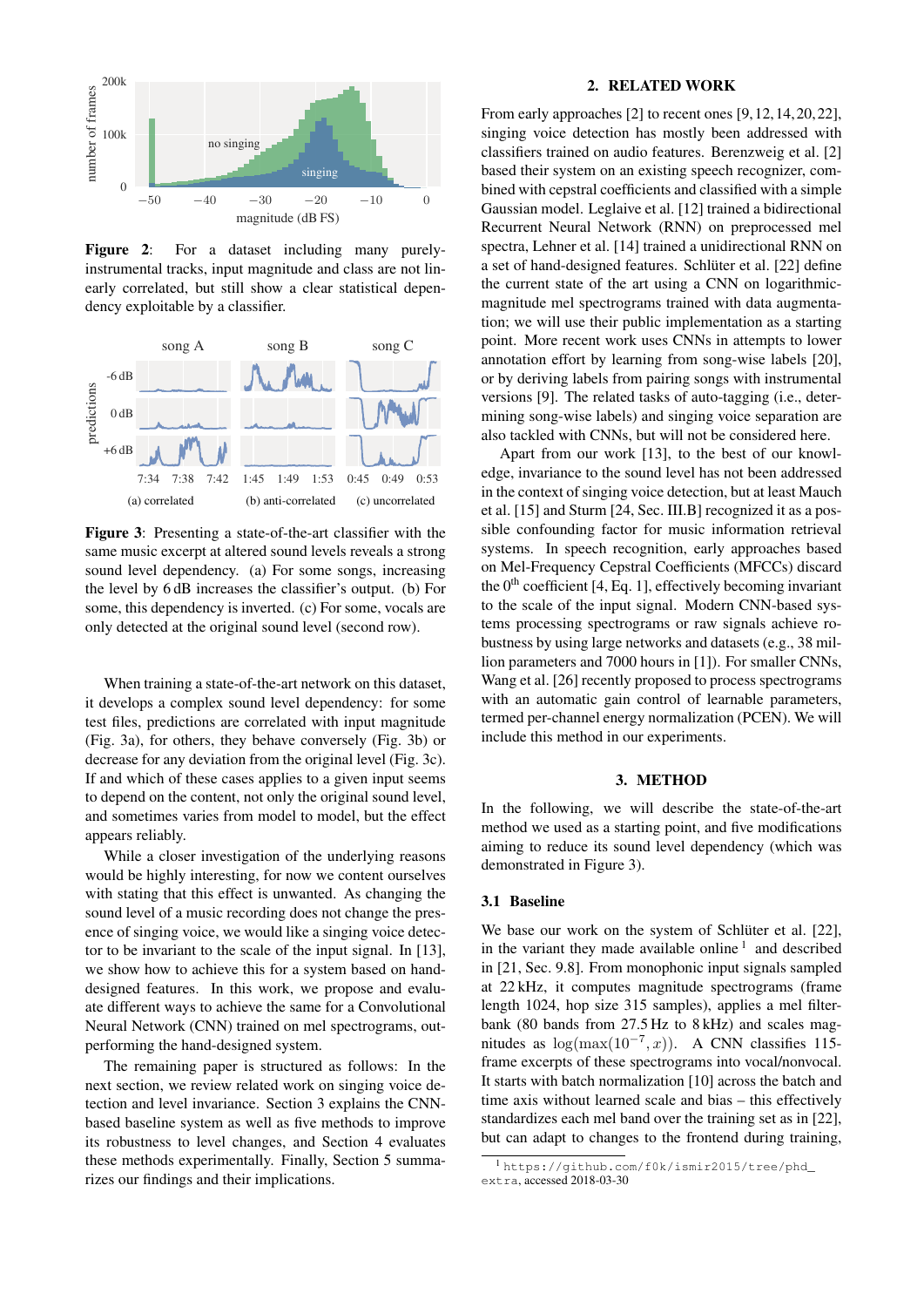which we need for PCEN. This is followed by two convolutional layers of 64 and 32  $3 \times 3$  filters, respectively,  $3 \times 3$ max-pooling, 128 and 64  $3 \times 3$  convolutions, 128  $3 \times 18$ convolutions,  $4 \times 1$  pooling, and three dense layers of 256, 64 and 1 units, respectively. Each convolutional and dense layer is followed by batch normalization and leaky rectification  $\max(x/100, x)$  except for the final layer, which uses a sigmoid unit for binary classification.

During training, 50% dropout is applied before each fully-connected layer, and inputs are augmented with pitch shifting and time stretching up to  $\pm 30\%$ , and random frequency band filters of up to  $\pm 10$  dB, before mel scaling.

At test time, we turn the CNN into a fully-convolutional net, replacing dense layers by convolutions and adding dilations as described in [\[23\]](#page-5-16). This allows computing predictions over a full spectrogram without redundant computations that would occur when feeding overlapping 115 frame excerpts. All batch normalizations use statistics collected during training, not statistics from test examples.

## 3.2 Data Augmentation

A sure way to prevent classifiers from exploiting particular correlations in the training data is to remove these correlations from the data. Data augmentation attempts to remove or reduce correlations by varying the training examples along the confounding dimension. In our case, to reduce the dependency between input magnitude and target shown in Figures [1,](#page-0-0) [2,](#page-1-0) we scale input signals randomly by up to  $\pm 10$  dB in addition to the existing augmentations.

## 3.3 Instance Normalization

As a more drastic measure, we replace the initial batch normalization with instance normalization [\[25\]](#page-5-17), i.e., we separately standardize each 115-frame excerpt to zero mean and unit variance per mel band, both at training and at test time. This is in contrast to batch normalization, which uses batch-wise rather than excerpt-wise statistics during train-ing, and fixed dataset-wise statistics<sup>[2](#page-2-0)</sup> for testing.

Instance normalization trivially results in a representation that is fully invariant to scaling the input signal. However, it prevents using the CNN as a fully-convolutional net at test time, since every excerpt needs to be processed separately. In Section [4.4,](#page-3-1) we will see how this affects computation time.

## 3.4 Spectral Delta Features

Scaling the input signal results in a shift of the logarithmicmagnitude mel spectrogram. Delta features, i.e., the elementwise difference between a frame and its predecessor, are invariant to such an offset. They are commonly used as supporting features to include temporal information in frame-wise classification, but have also been used successfully as the only input for RNN-based musical onset detection (albeit in a rectified form, [\[5\]](#page-4-5)) and might be sufficient for singing voice detection.

#### <span id="page-2-2"></span>3.5 PCEN

Proposed by Wang et al. [\[26\]](#page-5-13), per-channel energy normalization (PCEN) processes a mel spectrogram of linear magnitudes (i.e., replacing the logarithmic scaling) as

$$
Y_{t,f} = \left(\frac{X_{t,f}}{\left(\epsilon + M_{t,f}\right)^{\alpha_f}} + \delta_f\right)^{r_f} - \delta_f^{r_f},\tag{1}
$$

where  $M$  is an estimate of the local magnitude per time step and frequency band computed using a simple infinite impulse response (IIR) filter:

$$
M_{t,f} = (1 - s_f)M_{t-1,f} + s_f X_{t,f}
$$
 (2)

The division by  $M$  implements an automatic gain control, which is followed by root compression (for  $0 < r_f < 1$ ). Wang et al. parameterize  $\alpha_f := \exp(\hat{\alpha}_f)$ ,  $\delta_f := \exp(\hat{\delta}_f)$ ,  $r_f := \exp(\hat{r}_f)$  and learn  $\hat{\alpha}$ ,  $\hat{\delta}$ ,  $\hat{r}$  as part of a neural network. Learning the logarithms ensures that  $\alpha$ ,  $\delta$ , r remain positive. Instead of learning  $s$ , Wang et al. replace  $M$  with a convex combination of precomputed IIR filters of different smoothing factors s and learn the combination weights.

We deviate from their approach in two respects:

- 1. We fix  $\alpha_f := 1$ , as any other choice will make Y dependent on the scale of  $X$ .
- 2. We parameterize  $s_f := \exp(\hat{s}_f)$  and learn  $\hat{s}$  directly as part of the neural network. [3](#page-2-1) Wang et al. noted that option in [\[26,](#page-5-13) Sec. 3], but did not explore it.

The IIR filter must process the input sequentially, and thus is not a good fit for massively parallel computation devices such as Graphical Processing Units (GPUs). We will see how this affects computation time in Section [4.4.](#page-3-1)

#### 3.6 Zero-Mean Convolution

Spectral delta features are just one of many ways to compute differences in the spectrogram that are invariant to adding a constant to the input. For example, we could just as well compute differences between neighbouring frequencies. More generally, any cross-correlation with a zero-mean filter  $W$  will remove a global offset c from  $X$ :

$$
((\mathbf{X} + c) * \mathbf{W})_{t,f} = \sum_{i,j} (X_{t+i,f+j} + c) W_{i,j}
$$

$$
= \sum_{i,j} X_{t+i,f+j} W_{i,j} + c \sum_{i,j} W_{i,j} = (\mathbf{X} * \mathbf{W})_{t,f}
$$

The last step uses our assumption of a zero-mean filter,  $\sum_{i,j} W_{i,j} = 0$ . The first convolutional layer of our CNN already computes 64 separate cross-correlations of the input with learnable filters  $W^{(k)}$ , where k indexes the 64 filters. We enforce these to be zero-mean by parameterizing  $W_{i,j}^{(k)}:=\hat{W}_{i,j}^{(k)}-\frac{1}{MN}\sum_{i,j}\hat{W}_{i,j}^{(k)}$  and learning  $\hat{\bm{W}}^{(k)},$ where  $M = N = 3$  is the filter size.

<span id="page-2-0"></span><sup>2</sup> For simplicity, an exponential moving average of batch-wise statistics collected during training, as suggested for validation in [\[10,](#page-5-15) Sec. 3.1]. Importantly, the normalization is independent of the input at test time.

<span id="page-2-1"></span><sup>&</sup>lt;sup>3</sup> We could also use a sigmoid function to ensure  $0 < s_f < 1$ , but in practice, the bound  $s_f < 1$  was not at a risk to be broken during learning.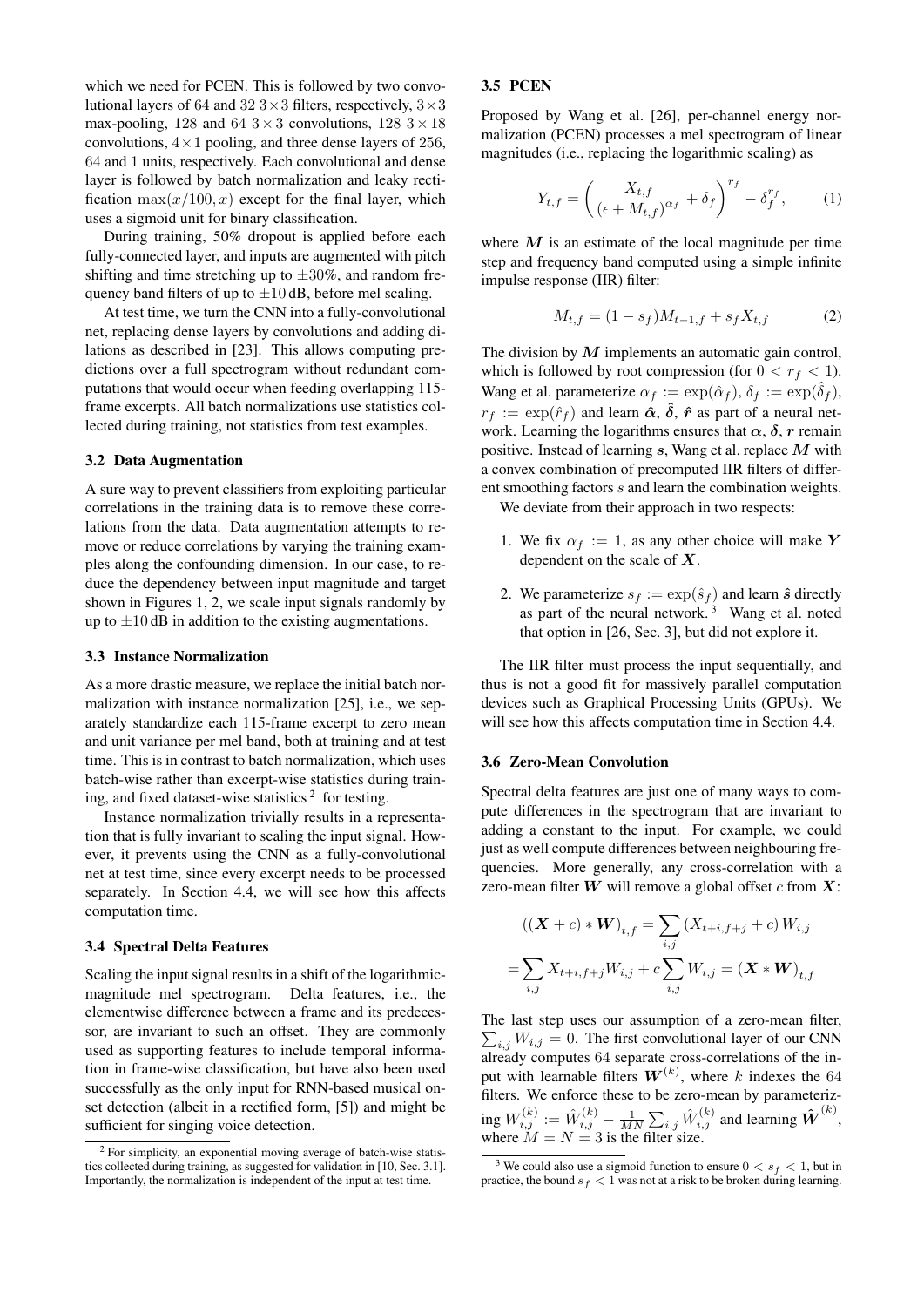<span id="page-3-4"></span>

Figure 4: Classification error on our test set for each method with modified input gain between -9 dB to +9 dB. Error bars indicate the standard deviation over five networks. To facilitate comparison, the result at 0 dB is printed at the top.

## 4. EXPERIMENTS

<span id="page-3-0"></span>To compare the five methods and the baseline, we trained and tested each of them on a large public singing voice detection dataset, comparing the quality of their predictions, robustness to level changes, and computational demands.

#### 4.1 Dataset

For our previous work [\[13\]](#page-5-7), we curated a dataset combining data from Jamendo [\[18\]](#page-5-8), RWC [\[8,](#page-5-9) [16\]](#page-5-10), MSD100 [\[17\]](#page-5-11), a music video game, YouTube and several instrumental albums. Compared to existing corpora, it is larger and more diverse, both in terms of music genres and by including purely instrumental music pieces – it can be insightful to test a singing voice detection system on music that does not feature vocals as the predominant instrument (for example, Figures [3a](#page-1-1)[,b](#page-1-2) show excerpts of two instrumental pieces).

In total, the dataset contains almost 80 h of music, split up (without artist overlaps) into 20 h for training, 17.5 h for validation, and 42 h for testing. For a more detailed listing, we refer the reader to [\[13,](#page-5-7) Table I].

## 4.2 Training

Networks are trained to minimize cross-entropy loss on mini-batches of 32 excerpts with ADAM [\[11\]](#page-5-18). Weights are initialized following Saxe et al. [\[19\]](#page-5-19), PCEN parameters  $\delta_f$ and  $\hat{r}_f$  to zeros,  $\hat{s}_f$  to  $\log(0.025)$ , when used. Compared to the public implementation of the baseline system, we use an adaptive learning rate schedule to cope with the larger dataset. We start at a learning rate of 0.001 and drop it to a tenth whenever the training  $\cos^4$  $\cos^4$  did not reach a new minimum for 10 consecutive mini-epochs of 1000 updates each. At each drop, we reset the network weights to the previous minimum. On the third drop, we stop training.

#### 4.3 Evaluation

After training, we compute framewise predictions (network outputs between 0.0 and 1.0) for all validation and test recordings at their original sound level as well as all test recordings at gains of -9 dB, -6 dB, -3 dB, +3 dB,  $+6$  dB,  $+9$  dB.<sup>[5](#page-3-3)</sup> Each sequence of predictions is smoothed

<span id="page-3-6"></span>

|                 | Nvidia<br>Titan Xp | Nvidia<br><b>GTX 970</b> | Intel<br>i7-4770S |
|-----------------|--------------------|--------------------------|-------------------|
| baseline        | 1.7s               | 3.0s                     | 15.2 s            |
| augmentation    | 1.7s               | 3.0s                     | 15.2 s            |
| instance norm.  | 42.5s              | 103.1 s                  | 643.1 s           |
| delta features  | 1.7s               | 3.0s                     | 15.2 s            |
| <b>PCEN</b>     | 6.9 <sub>s</sub>   | 9.0 s                    | 15.5 s            |
| zero-mean conv. | 1.7s               | 3.0 s                    | 15.2 s            |

Table 1: Computation time required for predicting singing voice in one hour of audio with each method, for two GPUs and a CPU (using a single core).

in time with a sliding median filter of 800 ms. We determine the optimal classification threshold for the smoothed predictions of the validation set at its original sound level, and apply this threshold to all other predictions. Finally, we compute the classification error for the test recordings, separately for each applied gain.

## <span id="page-3-1"></span>4.4 Results

Figure [4](#page-3-4) depicts our results. The leftmost group of bars shows the classification error of the baseline system: It reaches 5.8% error for the original recordings, but performs worse when scaling the input signals, up to an error of 7.6% for -9 dB (a scale factor of  $10^{-9/10}$  ≈ 0.126).

Training with examples of modified gain apparently does not help: Results at original sound level are comparable to the baseline, and the sound level dependency is as strong as before. Apparently, the augmentation does not sufficiently weaken the dependency between input magnitude and target label. Furthermore, it may not add anything over the existing frequency filtering augmentation, which applies a random gain to a random frequency range.

All remaining methods are invariant to an input gain by construction, so they achieve the same classification er-ror regardless of the gain.<sup>[6](#page-3-5)</sup> In terms of accuracy, spectral delta features perform worst, at an error of 6.6%. Instance Normalization and PCEN (with fixed  $\alpha_f$  parameters as explained in Section [3.5\)](#page-2-2) are noticeably better, but still fall significantly behind the baseline system at 6.2% error.

<span id="page-3-2"></span><sup>4</sup> We did not run into any overfitting, possibly because the network was originally designed for a much smaller dataset, and found it beneficial to base the schedule on the training loss rather than the validation loss.

<span id="page-3-3"></span><sup>5</sup> Gains are applied to the input signal expressed as floating-point samples, so positive gains cannot result in clipping.

<span id="page-3-5"></span><sup>6</sup> Note that the converse is not true: a system achieving the same classification error for altered inputs may still be level-dependent, by improving for some examples and failing on others. In [\[13\]](#page-5-7), we propose an evaluation scheme to rule out this case, but it is not needed here.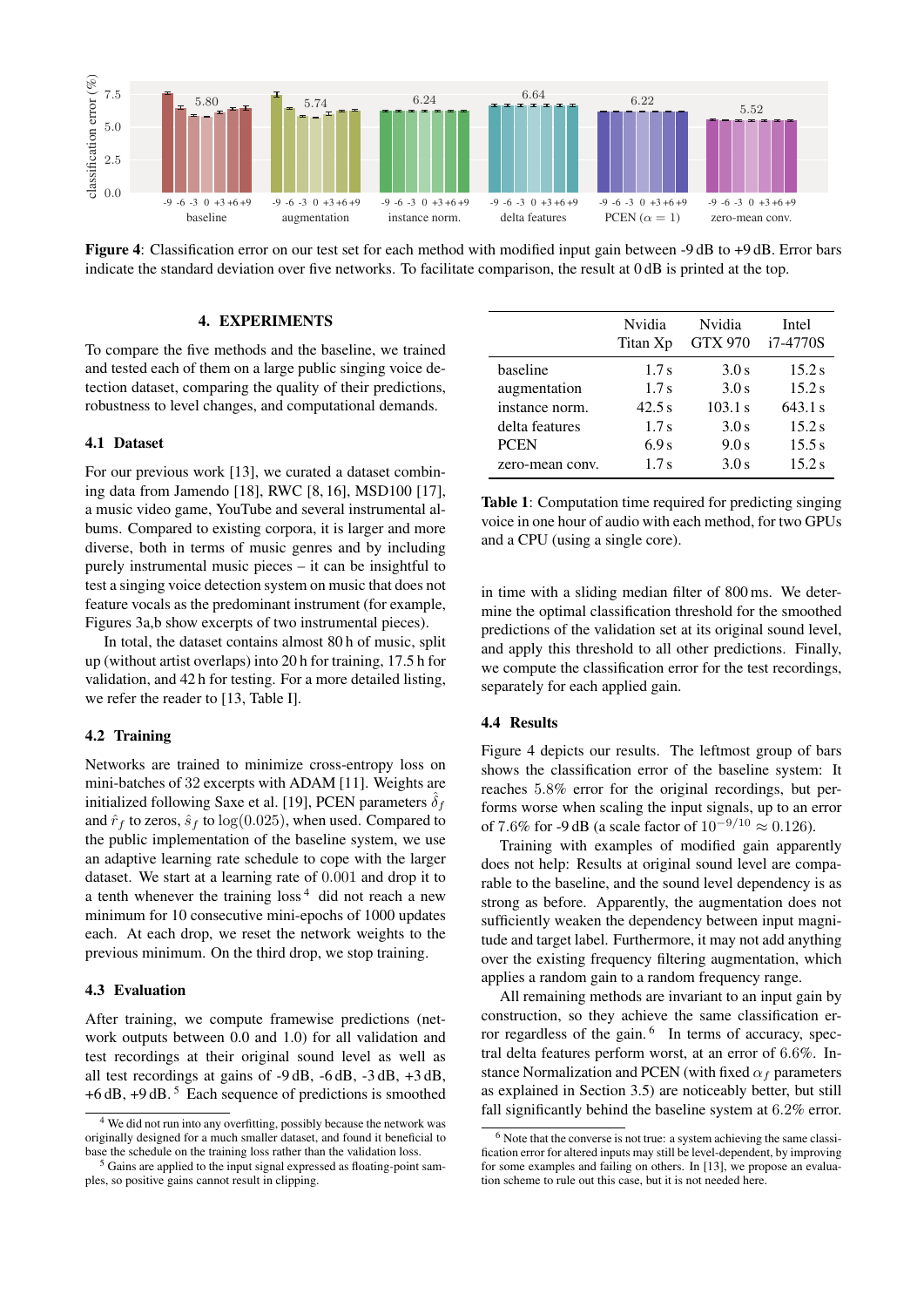When not fixing  $\alpha$ , PCEN reaches an error of 5.9% at 0 dB, but is as level-dependent as the baseline, with learned  $\alpha_f$  between 0.5 and 0.8 (results not included in Figure [4\)](#page-3-4). Finally, zero-mean convolutions slightly exceed the classification accuracy of the baseline system while still being robust to level changes.

As an additional criterion, Table [1](#page-3-6) compares the testtime computational demands of the different variants. Using the baseline system, computing framewise singing voice predictions for one hour of audio (with spectrograms already computed) takes 1.7 seconds with a high-end GPU, 3 seconds with a consumer GPU, and 15 seconds on a single CPU core. Since data augmentation and zero-mean convolutions only affect training, and since spectral delta features are cheap to compute, all three are just as fast as the baseline. The IIR filter of PCEN is inherently serial, hindering parallelization. This is not a problem in single-threaded CPU computation, but up to  $4 \times$  slower than the baseline on GPU. Finally, Instance Normalization requires processing each 115-frame network input separately, preventing reuse of computation in overlapping excerpts. While still fast enough for real-time processing, this poses a huge disadvantage, and is up to  $42 \times$  slower than the baseline.

## 5. CONCLUSION

<span id="page-4-1"></span>After demonstrating that singing voice detectors are susceptible to partly base their prediction on the absolute magnitude of the input signal, we explore five different ways to reduce or eliminate this dependency in a CNN-based state-of-the-art system. They have different strengths and weaknesses, but one method turned out to be optimal in terms of classification error, robustness to level changes and computational overhead: parameterizing the filters of the first convolutional layer to be zero-mean. When processing logarithmic-magnitude spectrograms, this removes any constant offset resulting from changing the input gain.

Introducing level invariance with zero-mean convolutions is easy and does not measurably affect training time. This might be useful in other machine listening tasks that should not take the sound level into account – either to stabilize predictions against changes in the input gain, as in our case, or even to improve learning from data of varying loudness. To facilitate reuse, our implementation of all five methods is available online.<sup>[7](#page-4-6)</sup>

A dissatisfying aspect of our solution is that it required understanding the problem and introducing a constraint in the parameter space of the neural network. While this is a reasonable way to make progress, it would be helpful to find a method that forces the network to learn this constraint from data. A possible candidate would be Unsupervised Domain Adaptation [\[7\]](#page-5-20), although initial experiments did not turn out successful. Level-invariant singing voice detection might be a useful test bed, since we already know what a level-invariant CNN can look like.

In the broader context of the discussion on *horses* [\[24\]](#page-5-5) (systems that rely on confounding factors for their predictions), our work identified a system to be a horse, and found a way to fix the aspect it identified. Most probably, the system is still partly using the wrong cues, and future work could iteratively find and fix this. However, this may not be the best road to follow: both finding and avoiding confounds is difficult. We discovered the loudness confound after noticing that including the  $0<sup>th</sup>$  MFCC in the feature set of a classifier unexpectedly improved results, following this trail by testing classifiers with altered examples. Avoiding it required very different approaches for a hand-designed feature set [\[13\]](#page-5-7) and the CNN addressed here. Another confound, a hypersensitivity of our system to sloped lines in a spectrogram, was discovered by looking at false negatives and false positives, but attempts to avoid it were fruitless [\[21,](#page-5-14) p. 190]. A different angle of attack on horses would be to research ways to constrain the learning system to mimic human perception, such that it cannot use cues that humans would not consider in the first place.

## 6. ACKNOWLEDGEMENTS

This research is supported by the Vienna Science and Technology Fund (WWTF) under grants NXT17-004 and MA14-018. We also gratefully acknowledge the support of NVIDIA Corporation with the donation of two Tesla K40 GPUs and a Titan Xp GPU used for this research. Last, but not least, we would like to thank the anonymous reviewers for their valuable input.

#### 7. REFERENCES

- <span id="page-4-4"></span>[1] D. Amodei, R. Anubhai, E. Battenberg, C. Case, J. Casper, B. C. Catanzaro, et al. Deep Speech 2: End-toend speech recognition in english and mandarin. *arXiv e-prints*, abs/1512.02595, 2015.
- <span id="page-4-2"></span>[2] A. L. Berenzweig and D. P. W. Ellis. Locating singing voice segments within music signals. In *IEEE Workshop on the Applications of Signal Processing to Audio and Acoustics (WASPAA)*, pages 119–122, New Paltz, NY, USA, October 2001.
- <span id="page-4-0"></span>[3] R. Bittner, J. Salamon, M. Tierney, M. Mauch, C. Cannam, and J. P. Bello. MedleyDB: A multitrack dataset for annotation-intensive MIR research. In *Proceedings of the 15th International Society for Music Information Retrieval Conference (ISMIR)*, Taipei, Taiwan, October 2014.
- <span id="page-4-3"></span>[4] S. B. Davis and P. Mermelstein. Comparison of parametric representations for monosyllabic word recognition in continuously spoken sentences. *IEEE Transactions on Acoustics, Speech and Signal Processing*, 28(4):357–366, August 1980.
- <span id="page-4-5"></span>[5] F. Eyben, S. Böck, B. Schuller, and A. Graves. Universal onset detection with bidirectional long short-term memory neural networks. In *Proceedings of the 11th*

<span id="page-4-6"></span><sup>7</sup> <https://github.com/f0k/ismir2018> or

[http://jan-schlueter.de/pubs/2018\\_ismir.zip](http://jan-schlueter.de/pubs/2018_ismir.zip)